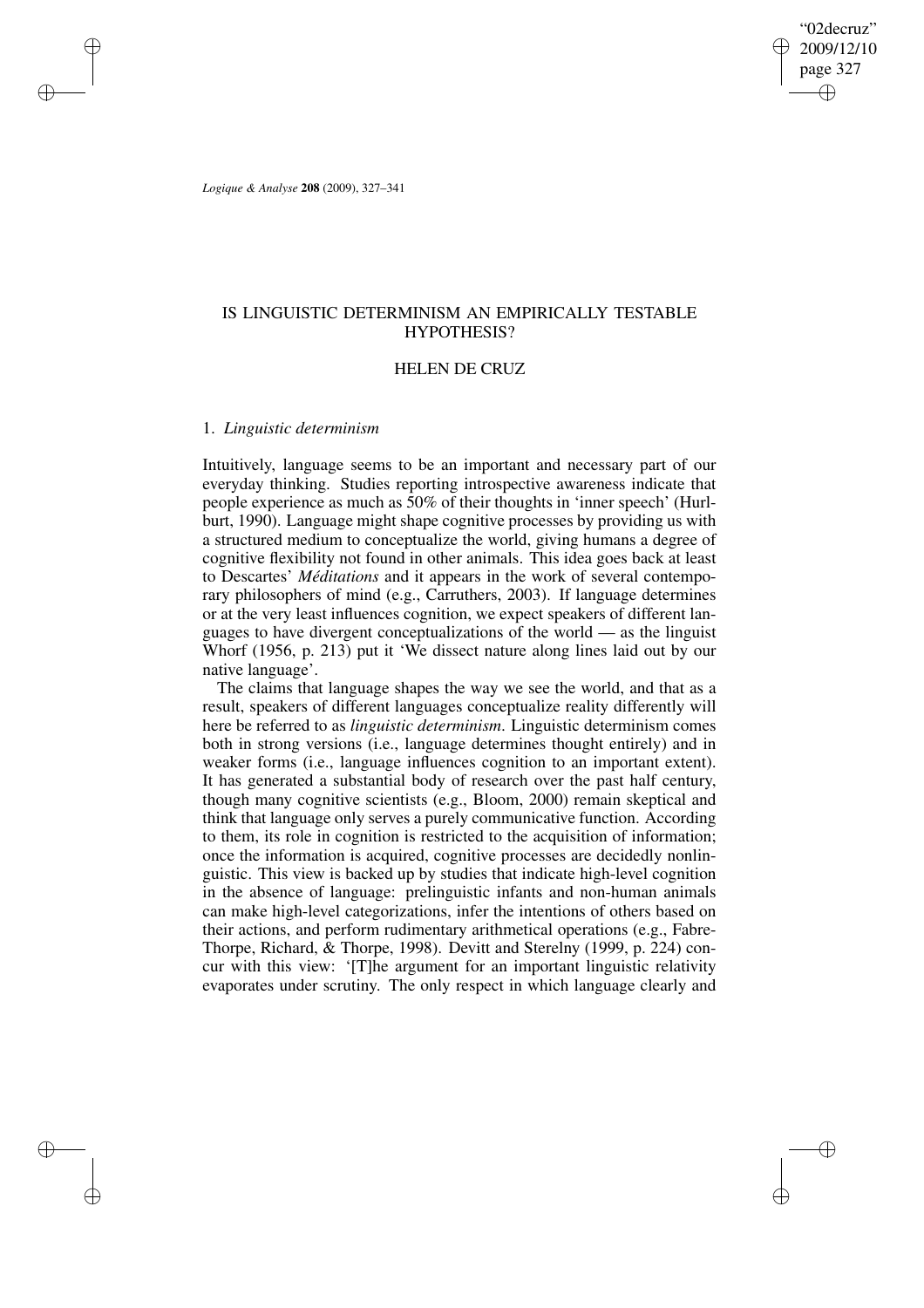"02decruz" 2009/12/10 page 328 ✐ ✐

✐

✐

### 328 HELEN DE CRUZ

obviously does influence thought turns out to be rather banal: language provides us with most of our concepts'.

The received view on linguistic determinism has repeatedly swayed from one extreme to the other, from strong versions of universalism (i.e., language does not influence cognitive processes) to strong versions of linguistic determinism. This indecision may point to problems with linguistic determinism as an empirically testable hypothesis. Some problems can be situated on a conceptual level. It remains unclear, for example, what counts as decisive evidence in favor of linguistic determinism. Whereas Devitt and Sterelny (1999) think that it is rather banal that language provides us with most concepts, other authors accord a privileged position to concepts in human cognition. Indeed, Prinz (2002, p. 1), in his introduction to *Furnishing the mind* goes as far as to say that 'Without concepts, there would be no thoughts. Concepts are the basic timber of our mental lives.' If this view of concepts is correct, then Devitt and Sterelny (1999) would actually be making a very strong claim for linguistic determinism. In response to this problem, namely that linguistic determinism makes very broad claims that are difficult to test empirically, some authors have proposed to focus on specific domains of conceptual cognition such as number words (e.g., Frank, Everett, Fedorenko, & Gibson, 2008a) and spatial cognition (e.g., Hermer-Vazquez, Moffet, & Munkholm, 2001). In this paper, I will argue that even in these controlled studies, it remains difficult to assess the influence of language on cognition. I will focus on developmental psychology and comparative linguistics, as within these disciplines linguistic determinism is frequently subjected to empirical tests. I will point out that it remains very difficult to tease apart linguistic and non-linguistic factors in both fields of enquiry. Thus linguistic determinism remains hard to test empirically.

# 2. *Developmental psychology*

As Quine (1960) already pointed out, it is computationally impossible to consider all logically possible meanings when learning the referent of a new word, since there are many objects and parts of objects in the environment in which a word is uttered (e.g., a speaker using the word 'rabbit' could refer to any object in the vicinity, or even to a part of the rabbit rather than to the animal in its entirety). Yet, young children are fast and efficient word learners. Quine conjectured that children narrow down the range of possible candidates by using grammatical cues. In the case of 'rabbit', they can notice that it is a count noun (this is indicated by the place of the word in the syntactic structure, and the use of an article), so it will probably refer to a countable object in its entirety. This claim is in agreement with linguistic determinism, which assumes that language shapes the way we parse the world.

✐

✐

✐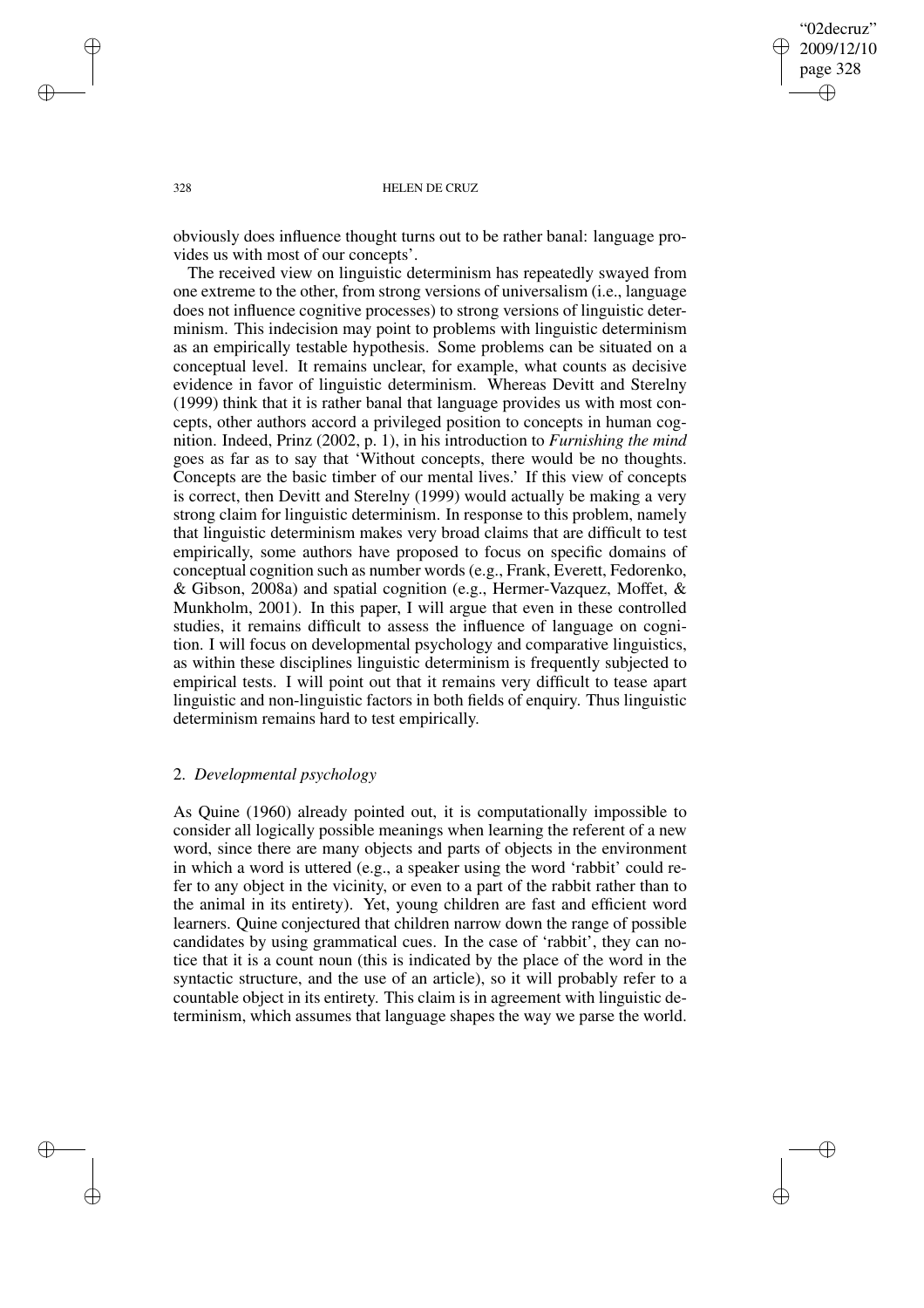"02decruz" 2009/12/10 page 329 ✐ ✐

✐

✐

#### IS LINGUISTIC DETERMINISM AN EMPIRICALLY TESTABLE HYPOTHESIS? 329

✐

✐

✐

✐

Alternatively, children could rely mainly on non-linguistic cues to learn the meanings of words, such as gestures or pointing, as Bloom (2000) suggested. How can we empirically decide which account is correct? Unfortunately, we cannot take linguistic differences in denoting concepts as prima facie evidence for cognitive differences in speakers of those languages, as this would amount to circular reasoning. For example, unlike English, Japanese does not make a grammatical distinction between count nouns (e.g., cat, house, guitar) and mass nouns (e.g., gold, bread, water): in English, only mass nouns are counted by adding classifiers, as in 'five cups of water', whereas in Japanese all words are counted with classifiers (e.g., 'five animals of cat'). Yet, Japanese toddlers perform as well as their English-speaking peers in visual discrimination tasks between countable objects and mass-like substances (Imai & Gentner, 1997). The fact that Japanese does not distinguish between mass and count nouns does not mean that speakers of Japanese do not make a conceptual distinction between countable and uncountable objects.

Developmental psychologists study relationships between developmental changes in language acquisition and changes in conceptual knowledge. According to them, a given concept c is linguistically determined just in case its development coincides with relevant changes in language development. An example of this approach is Xu and Carey's (1996) duck and truck experiment, which probes the development of sortal concepts. In the philosophical literature ever since Locke (1689), the term *sortal* has come to denote a concept that provides criteria for individuation and identity. For example, 'how many red chairs are there in the room?' is a meaningful question that yields a definite answer because 'chair' is a sortal concept that refers to a specific category of countable objects. In contrast, we cannot ask 'how many red is there in the room', as this could refer to red objects, but also to parts of these and/or other objects. Xu and Carey (1996) investigated the role of noun comprehension in the development of sortal concepts. In their experiment, infants were shown a screen from which two dissimilar looking toys (a yellow duck and a red truck) emerged. First, the duck appears from the left of the screen and goes back behind it, and then the truck comes into view from the right side of the screen and returns behind it. The screen is subsequently lowered to reveal either one or two items. If infants are able to discriminate between the objects, i.e., if they have two distinct sortal concepts corresponding to DUCK and TRUCK, they should expect to see two objects and be surprised (indicated by a longer looking time) to find only one object. Ten-month-old infants perform poorly in this task: they look equally long when seeing one or two objects. In contrast, most 12-montholds look significantly longer when only one object is present, indicating that they can see the difference between both toys. Xu (2002) argues that this developmental change lies in language acquisition: at 12 months, but not at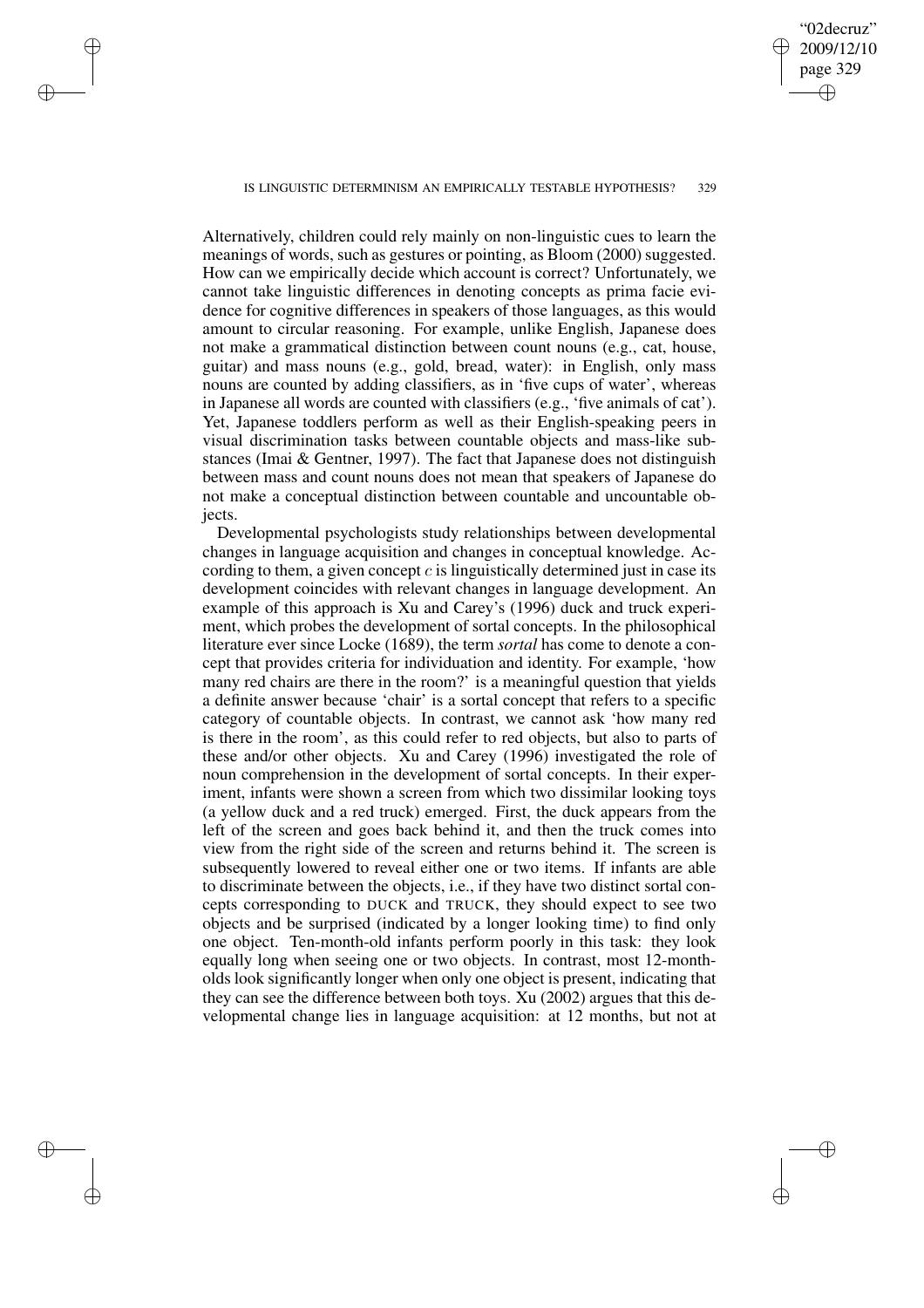"02decruz" 2009/12/10 page 330 ✐ ✐

✐

✐

### 330 HELEN DE CRUZ

10 months, most infants can recognize and use nouns. As nouns provide us with a convenient way to categorize objects, this linguistic capacity might enable infants to discriminate better between different kinds of objects. An alternative, non-linguistic explanation is that 12-month-olds succeed in the test due to an improved ability for *feature placing*. This is the capacity to distinguish features without predicating them to objects (Strawson, 1963). In this case, the older infants could simply have expected to see yellowness (the duck) and redness (the truck) and be surprised to find only yellowness or redness. However, this alternative explanation seems dubious, because other experimental studies show that infants have access to kind information before they pay attention to features. Indeed, infants and young children experience difficulties with color categorization, leading 12-month-olds, for example, to notice when a bottle is switched for a cup, but not to notice that a blue cup is switched for a red one (Leslie, Xu, Tremoulet, & Scholl, 1998). This strengthens the interpretation of the evidence as an emerging ability to form sortal concepts with the aid of language. In support of her conclusion, Xu (2002) mentions that the success in 12-month-olds is strongly correlated to vocabulary: if an infant knew what the words 'duck' and 'truck' meant, she had a higher chance of succeeding in the task. In a replication of the experiment, 10-month-olds were given explicit linguistic cues (such as 'look, it's a truck', or 'look, that's a duck'). Infants who had failed the experiment previously succeeded when they received these linguistic cues.

Although these additional experiments provide corroborative evidence, they do not unequivocally prove that language lies at the basis of our ability to form sortal concepts. In a replication of Xu and Carey's (1996) experiment, with an orange carrot and yellow squash used as stimuli, free-ranging rhesus monkeys did as well as 12-month-olds despite their lack of natural language (Uller, Xu, Carey, & Hauser, 1997). The capacity to make sortal concepts has also been demonstrated in several ape species (Mendes, Rakoczy, & Call, 2008). Some variations on Xu and Carey's (1996) original study were solved successfully by 10-month-olds: Bonatti, Frot, Zangl, and Mehler (2002), for example, showed that such young infants can notice the difference between anthropomorphic and zoomorphic puppets. What do these experiments demonstrate? Clearly not that language is necessary and sufficient to create sortal concepts, as nonhuman animals are also able to do so. Nor does the coincidence between the utterance of first words at 12 months and success at the task provide persuasive evidence, as 10-montholds can succeed in versions of the test that are more ecologically salient, like discriminating between humans and nonhumans in the Bonatti et al. (2002) experiment. Perhaps 10-month-olds succeed in the duck and truck test with the linguistic cues because this arouses their interest and attention for the objects.

✐

✐

✐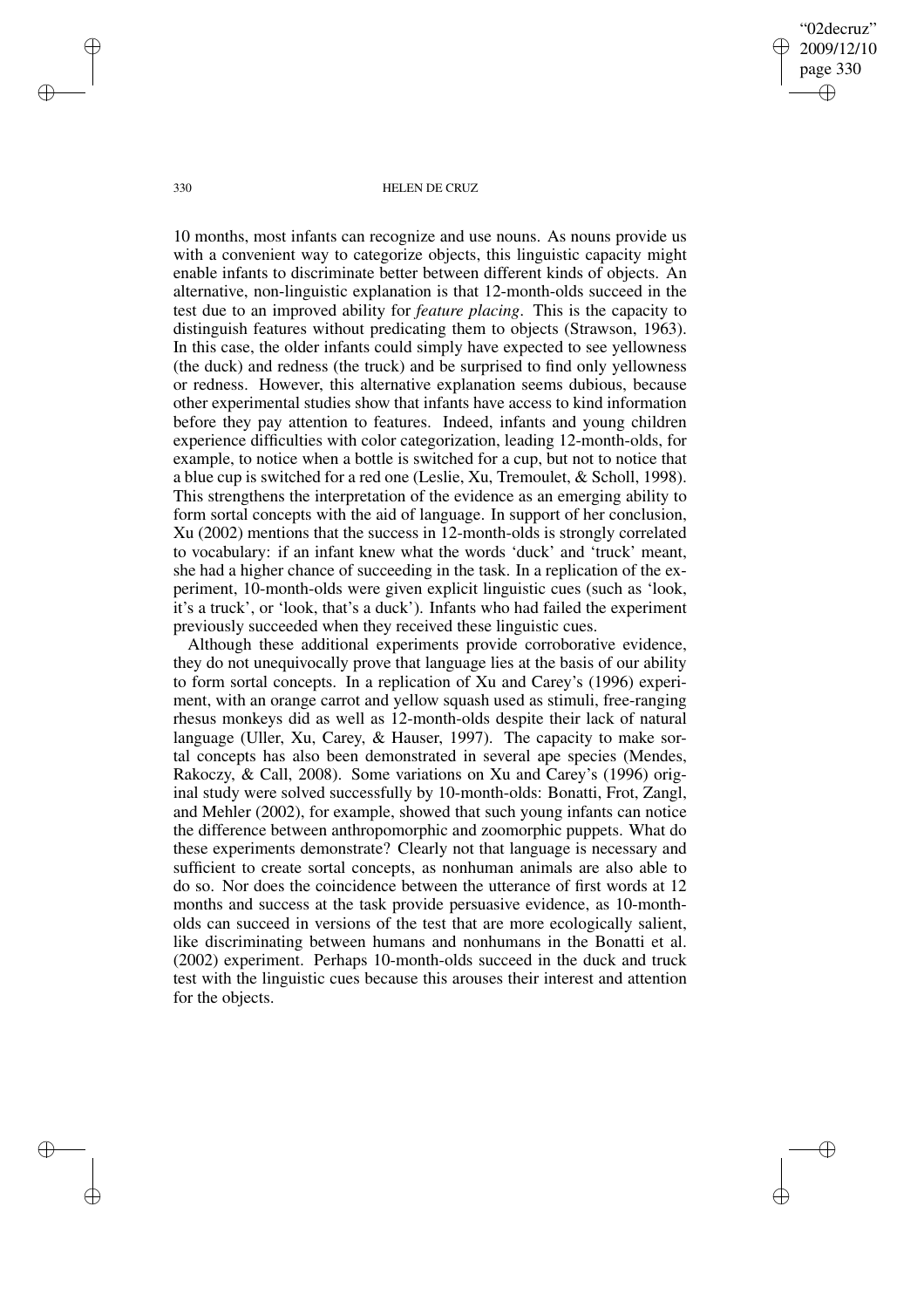#### IS LINGUISTIC DETERMINISM AN EMPIRICALLY TESTABLE HYPOTHESIS? 331

✐

✐

✐

✐

"02decruz" 2009/12/10 page 331

✐

✐

✐

✐

Another case for linguistic determinism from the perspective of developmental psychology is the emergence of flexible search strategies. Humans use a variety of cues to find their way, and this capacity is often attributed (e.g., Haun, Call, Janzen, & Levinson, 2006) to language. Cheng (1986) observed that rats rely purely on geometric cues when they have to find back the location of a food-item. He let hungry rats explore a room with partially buried bits of food. After the food was fully buried, they were reintroduced. Although the animals were provided with a wealth of nongeometric information (here termed *featural cues*), such as distinctive odors and relative brightness of the walls, they apparently relied on one clue only, the shape of the room. The rats betrayed their search methods by looking with high frequency for the food at its true location as well as its geometric equivalent; a mistake termed the rotational error. For example, they would search in the two corners that are located to the left of the short walls, which are geometrically indistinguishable, as shown in Fig. 1. In a series of replications of this experiment, Hermer and Spelke (1994) found that two-year-olds make the same rotational error. After having witnessed how attractive toys were hidden in a room, the toddlers were disoriented and reintroduced: they reliably looked as often in the geometrically appropriate corners as in the true locations. Like the rats, they were utterly unable to orient themselves by use of nongeometric (featural) cues, such as the color of a wall.



Figure 1. The rotational error: rats and toddlers are as likely to look for a hidden reward in the correct location as in its geometrical equivalent.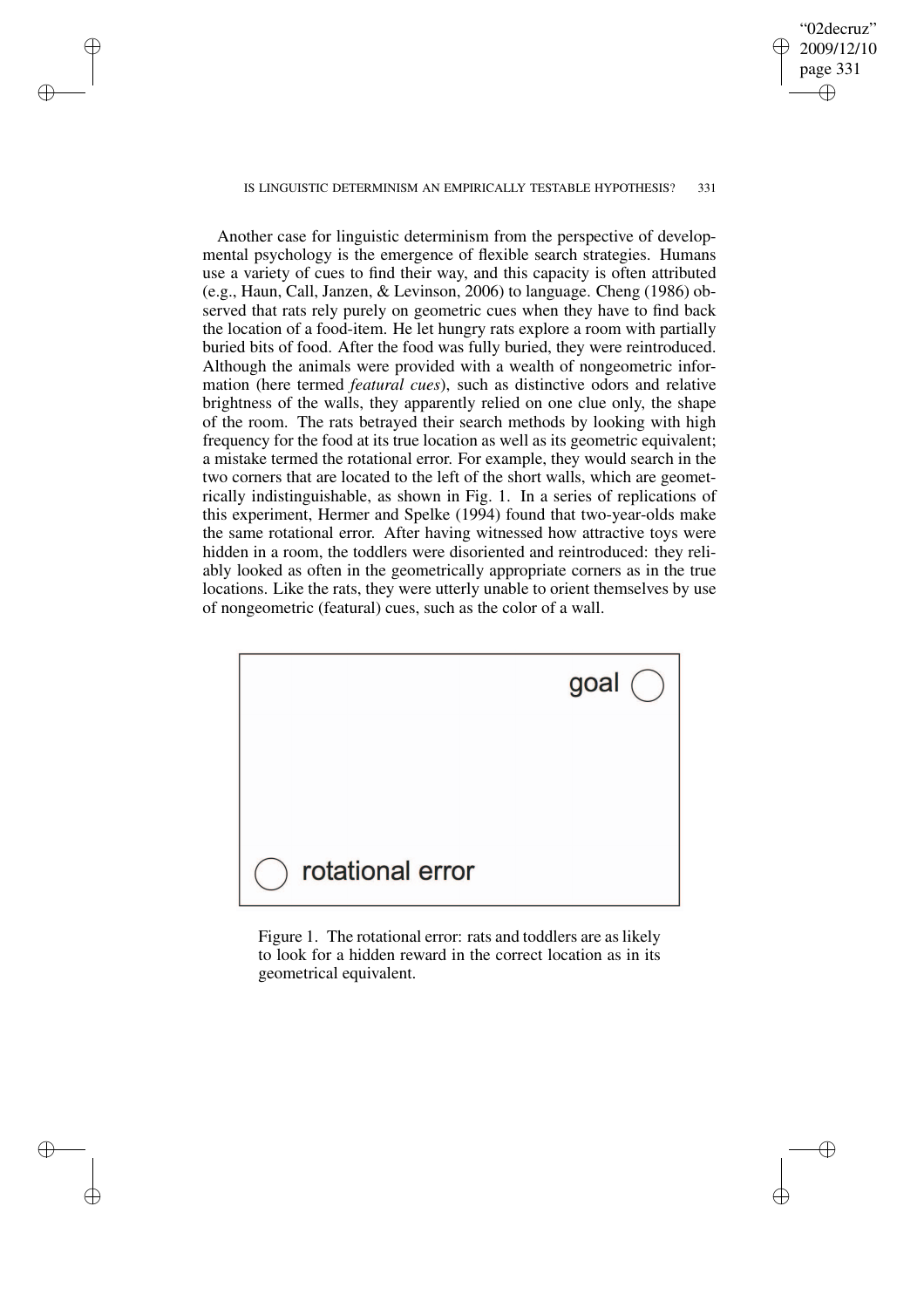"02decruz" 2009/12/10 page 332 ✐ ✐

✐

✐

#### 332 HELEN DE CRUZ

Between five to seven years of age, children gradually exhibit more flexible reorientation behavior, paying attention to both landmarks and geometric relationships (Hermer-Vazquez et al., 2001). Hermer-Vazquez et al. (2001) ran a multiple regression analysis to examine what changes in cognitive development could best predict success, including rote memory, IQ, visuospatial ability and language comprehension. Only success in the latter, in particular the aptitude to correctly use the words 'left' and 'right', was significantly correlated with the ability to pay attention to environmental cues. To Hermer-Vazquez et al. (2001, p. 295) 'these results strongly suggest that the conjunctive powers of language production allow more flexible performance of these tasks in humans'. However, since these experiments were set in an artificial laboratory context, they might yield an underestimation of the children's real capacities. In a recent replication (Smith et al., 2008), two-yearolds (who invariably fail the feature condition) were introduced in a park landscape where they witnessed several toys being hidden. After desorientation, the toddlers were reintroduced and their search behavior was tracked using GPS. In this experiment they successfully relied on features of the environment, like trees and shrubs. The language hypothesis is problematic in this respect: why would language enhance flexibility in search behavior in a room, but play no part in a landscape? Several other studies indicate that the switch from a purely geometrical to a more flexible search strategy occurs earlier in development than Hermer-Vazquez et al. (2001) propose, for example at about three years in Haun et al. (2006). Also, the capacity to use both geometry and features of the environment is not restricted to humans: chickens, goldfish and lizards — all non-linguistic species — are as flexible as human adults in their search behavior (see De Cruz, 2009, for a review).

Infancy and early childhood are characterized by a myriad of developments, linguistic as well as non-linguistic. These include changes in brain structure, such as myelination, growth and subsequent pruning of synaptic connections, next to changes in functional neural connectivity, such as the increasing importance of the frontal cortex in reasoning (Johnson, 2001). Pinpointing language as the causal factor in development remains problematic. It is possible that the burst of synapse formation (building of connections between neurons) in the visual cortex that reaches its peak at 12 months of age improves the ability of infants to visually discriminate between different kinds of objects, as exemplified in the duck and truck test. The fact that this coincides with the acquisition of the first nouns might be due to neural growth processes in language-related brain areas that occur independently of the synapse formation in the visual cortex. The improvements in search strategies between 2 and 7 years of age might similarly be attributed to maturational processes. Navigational capacities continue to improve until well into adulthood (Pine et al., 2002), and these improvements can be correlated to maturational processes in areas in the left temporal and parietal

✐

✐

✐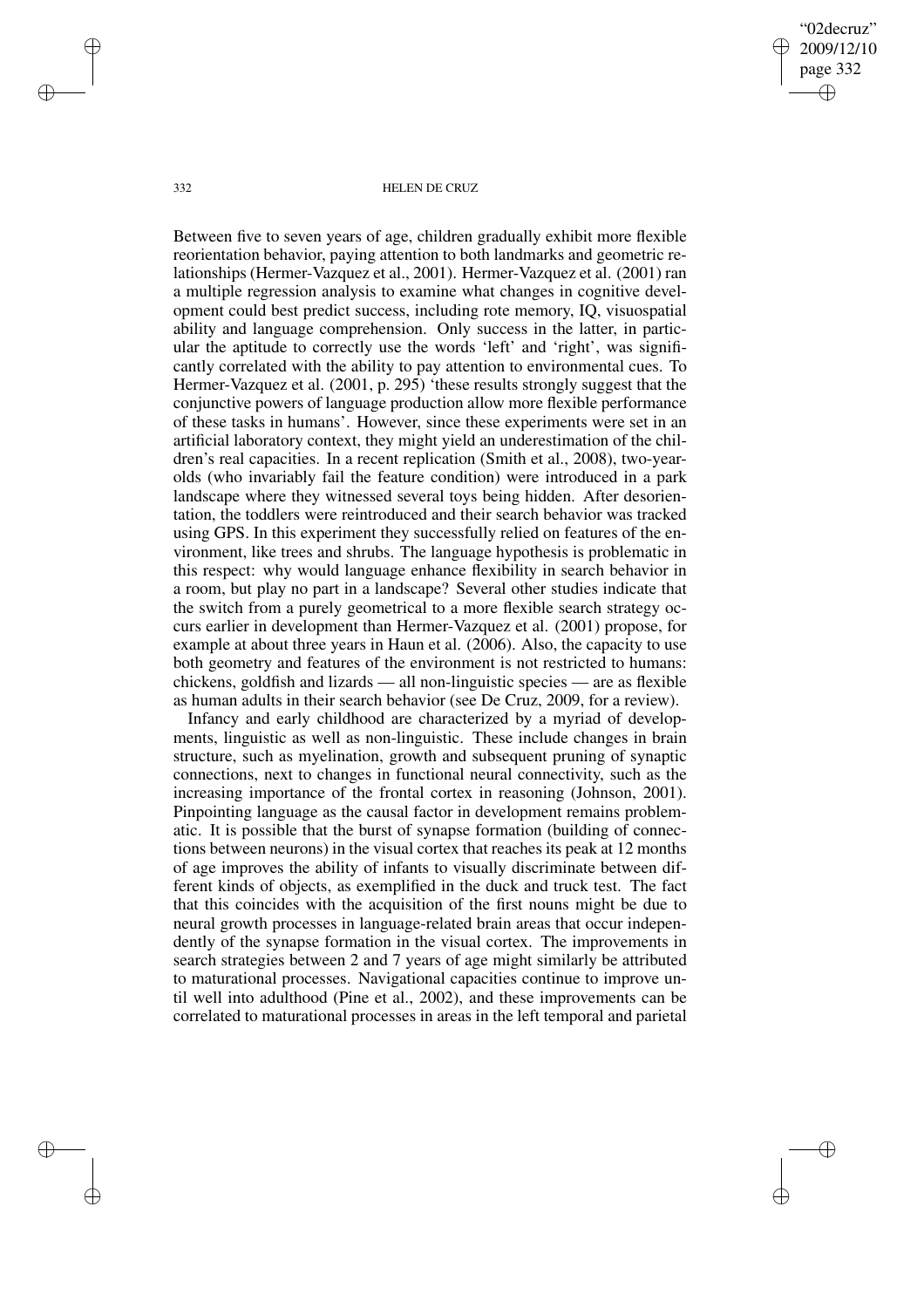✐

✐

cortex, areas that are not situated in the classical brain-regions associated with language.

### 3. *Comparative linguistics*

✐

✐

✐

✐

Since natural languages differ in their structure, one might test linguistic determinism by comparing conceptual thought in speakers of different languages. The Whorfian hypothesis, to date the strongest version of this claim, argues that speakers of different natural languages conceptualize the world differently. Whorf (1956) famously claimed that speakers of Hopi (a Native American language) perceive time and space in a fundamentally different way from speakers of Indo-European languages. However, upon closer scrutiny, Whorf's reasoning turned out to be circular, as his claims were solely based on the grammatical structure of Hopi. Current investigations focus on particular domains of perceived reality — such as color terms, spatial relationships and number words — and investigate whether differences in the way unrelated languages encode these lead to dissimilarities in the way speakers of these languages conceptualize them. Domain-centered approaches are not immune to circularity either, as can be illustrated by the apocryphal case of Inuit words for 'snow'. The myth derives from Boas' (1911) *Handbook of American Indians*, where he observed in passing that Inuit have four unrelated words for snow. This caught the interest of authors like Sapir and Whorf who expanded (apparently without empirical basis) the snow lexicon to 12 words. Gradually, the list expanded to 50 words or more in the academic literature (Martin, 1986). Although the account proved to be fictional, Inuit words for 'snow' illustrate a fundamental problem of domain centered approaches: does the perception of different kinds of snow (very plausible considering the environment) lead to different words for snow or vice versa?

A domain that received much attention is that of number words, in which natural languages exhibit considerable variation, from completely regular, positional (usually base-10) numerical systems that are potentially infinite (e.g., Chinese, Welsh) to languages with extremely few number words (5 or fewer), such as several Amazonian and Australian Aboriginal languages. We may wonder whether the complexity of number words affects numerical cognition. The ability to reason about number approximately is not restricted to humans. It has been attested in many vertebrate species (e.g., dolphins, salamanders) and even in insects (e.g., honeybees). These numerical capacities fall short of the ability to represent natural numbers precisely — animals have a fuzzy, approximate representation of numerosity that grows more and more imprecise as quantities increase. For example, animals can discriminate between 2 and 3 but not between 4 and 6 (Brannon & Terrace, 2002).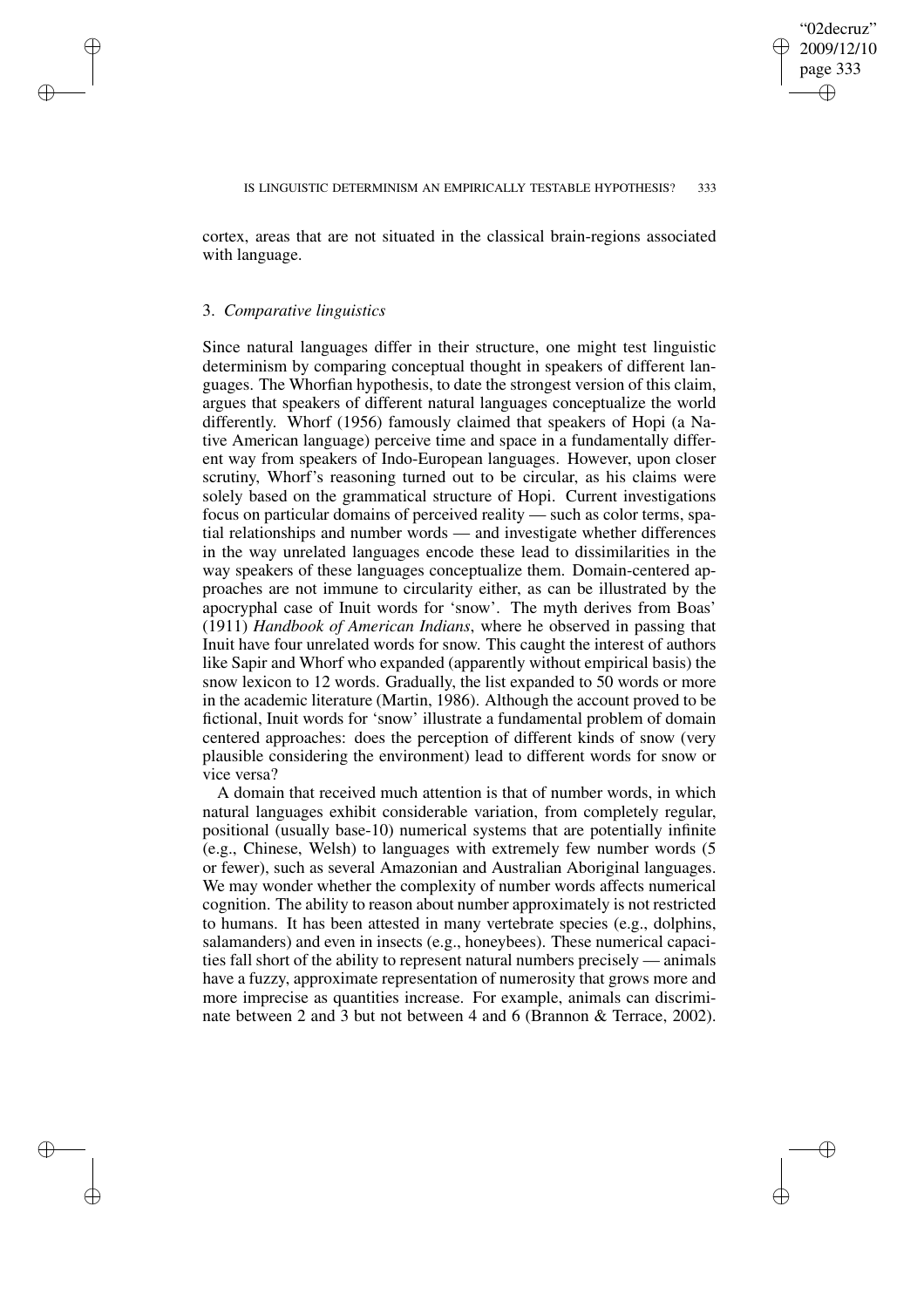"02decruz" 2009/12/10 page 334 ✐ ✐

✐

✐

#### 334 HELEN DE CRUZ

How do children learn that natural numbers correspond to exact magnitudes? Several developmental psychologists (e.g., Carey, 2004) think that language plays a crucial role: through linguistic experience, young children learn that number words like 'one', 'three' or 'sixty-four' denote exact magnitudes. Indirect support for the hypothesis that language — rather than other developmental traits — guides the acquisition of natural number concepts comes from studies that show that infants have numerical cognition that is very similar to that of animals. Six-month-olds, for example, can see the difference between 6 and 12 dots, but not between 8 and 12, possibly because the ratio difference in the latter is too small (Xu & Spelke, 2000). In several experiments where numerate adults were prevented from counting, their numerical cognition was similar to that of animals and infants. For example, adults who are required to tap 10, 20 or 30 times in quick succession while saying 'the' (to eliminate subvocal counting), show a characteristic pattern of increasing error rate with increasing quantity, similar to animals (Cordes, Gelman, & Gallistel, 2001).

Recent studies that examine linguistic determinism focused on two indigenous South American hunter-gatherer societies from the Amazon forest with extremely few number words. The Pirahã (Gordon, 2004) have only three words that consistently denote cardinality, 'hói' (about one), 'hoí' (a couple) and 'baágiso' (lots). These terms are not used as count words, but rather as approximations of perceived magnitude (not just cardinality). For example, the word 'hói' is not only used to denote single objects, but also as a synonym for small (as in 'a small child'). One can ask 'I want only one/ a small (hói) fish' to denote one fish, but one cannot use this phrase to ask for one very large fish, in which case one would use 'baágiso' (Everett, 2005). Gordon (2004) gave Pirahã volunteers a battery of experiments to test numeracy, such as memory for specific numbers of items and the capacity to place objects into a one-to-one correspondence. Their ability to reason about exact magnitudes was severely compromised, especially in numerosities larger than 4. For example, the participants saw how a quantity of nuts was placed in a can, and then being withdrawn one by one. After each withdrawal, the subjects responded as to whether the can still contained nuts or was empty. Once the can contained more than 4 nuts, their responses dropped to chance level. Another experiment involved placing a candy in a box with a specific number of fish painted on it. The box was then hidden, and subsequently two boxes were revealed: the original with the candy, and a new one with a different number of fish painted on the lid. The participants had to point out the box with the candy. Interestingly, the Pirahã showed a striking similarity to ten-month-olds in a study by Feigenson, Carey, and Hauser (2002): they could discriminate between very small sets such as two and three, but their performance beyond this was not significantly above chance level (Gordon, 2004, p. 498–499). To Gordon (2004, p. 498), the study 'represents a

✐

✐

✐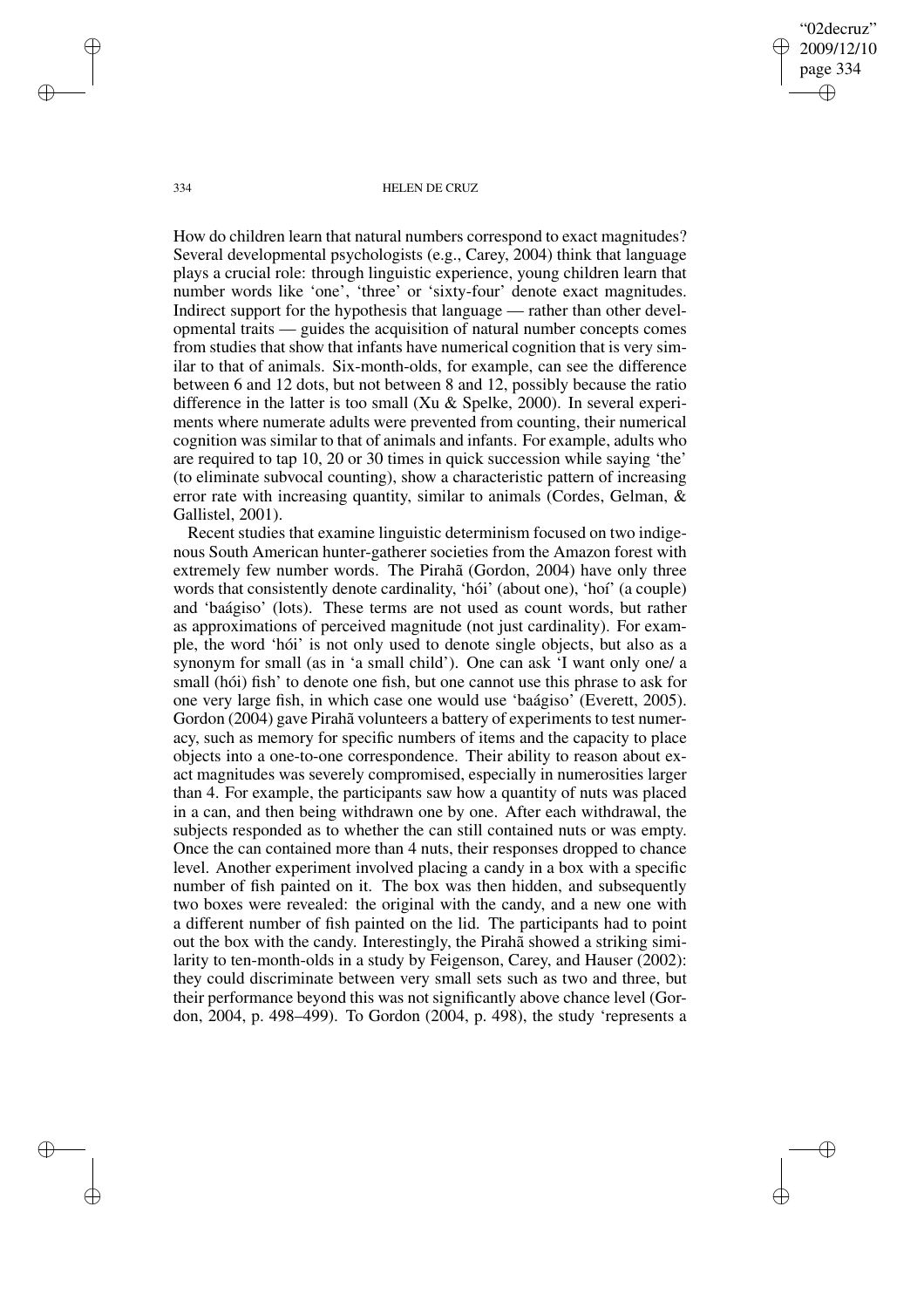## "02decruz" 2009/12/10 page 335 ✐ ✐

✐

✐

### IS LINGUISTIC DETERMINISM AN EMPIRICALLY TESTABLE HYPOTHESIS? 335

✐

✐

✐

✐

rare and perhaps unique case for strong linguistic determinism'; it indicates a causal connection between the sparse number vocabulary and the limited numerical cognition. However, subsequent studies suggest a more nuanced picture. Frank et al. (2008a) showed that although Pirahã do not have a word for 'one', they are capable of matching large sets through one-to-one correspondence, which shows an implicit understanding of the concept ONE. The authors nevertheless think that language enhances numerical performance it is 'a cognitive technology for keeping track of the cardinality of large sets across time, space, and changes in modality' (Frank et al., 2008a, 819). This corresponds to a weaker version of linguistic determinism already proposed by Locke (1689, book II, ch. XVI), who described a native American culture that lacked number words above five: 'some Americans I have spoken with, (who were otherwise of quick and rational parts enough,) could not, as we do, by any means count to 1000; nor had any distinct idea of that number'. However, they could go beyond five 'by showing their fingers, and the fingers of others who were present'.

The Mundurukú, a second intensively studied Amazonian culture, have consistent number words up to five that denote approximate rather than exact quantities. In one experiment (Pica, Lemer, Izard, & Dehaene, 2004), Mundurukú participants were asked how many objects they saw. Although their number words showed some consistency across subjects, they were applied in an approximate, rather than a precise fashion. For example, the term 'pūg põgbi' (literally 'a hand') was not just used for five items, but also for three, four and six. When the Mundurukú were asked to perform approximate calculations or compare large numerosities in an approximate fashion (e.g., 20 versus 80 dots), their performance was comparable to French, numerate adults, so their knowledge of approximate numerosity is not affected by their limited number vocabulary. The only exact number test the Mundurukú were given was a subtraction task, in which they had to predict the remaining number of seeds in a can after some had been removed. The Mundurukú were unable to predict outcomes of subtractions like  $6 - 4 = 2$ , even though the remainder was small enough to be named in their number system. However, exact subtraction is not a very good measure of exact numerical cognition, as it is a relatively difficult arithmetical operation, which is only mastered during the first school years, long after schooled children have acquired exact counting.

It is difficult to draw straightforward conclusions from these anthropological studies. It remains unclear whether the absence of language, rather than other factors compromises performance. If language is the only causal factor to account for limited numerical performance, then we might expect that Western adults who are prevented from counting perform in an equally limited way. However, Western college students prevented from subvocal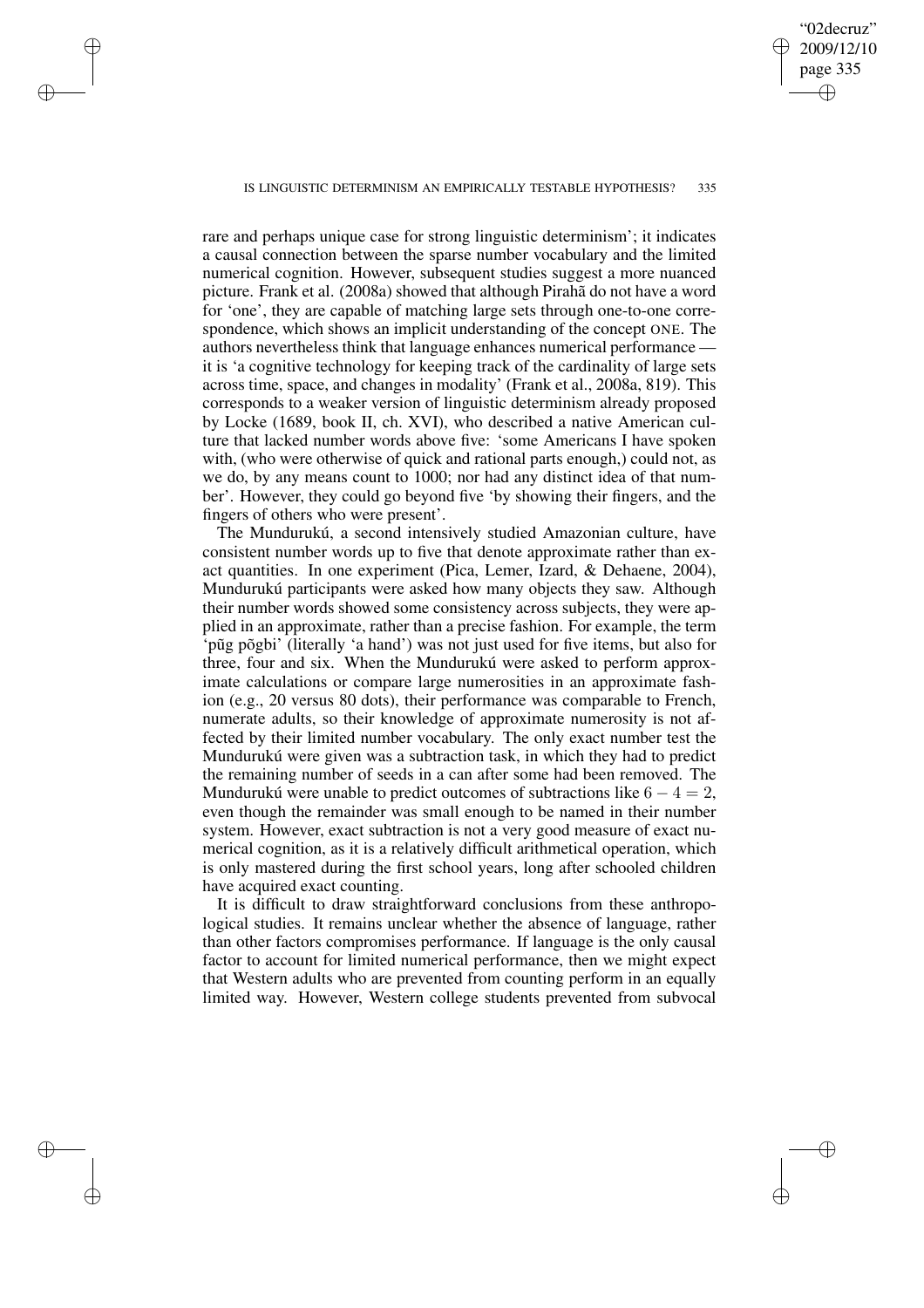"02decruz" 2009/12/10 page 336 ✐ ✐

✐

✐

### 336 HELEN DE CRUZ

counting still do better than the Pirahã in most numerical tests (Frank, Fedorenko, & Gibson, 2008b). Perhaps cultural factors unrelated to language explain why both Amazonian cultures have limited numerical cognition. Take the role of finger counting, pervasive in numerate cultures and observed in young Western children who learn to count. Unlike Westerners, Pirahã cannot rely on finger counting, since they do not individuate between their fingers (e.g., they have no names for individual fingers). They have literally no clear notion of how many fingers they have. Only when asked by an insistent linguist do they refer to their fingers collectively as 'hand sticks' (Everett, 2005). Possibly, the absence of finger counting can partly explain the absence of natural number concepts in this culture. Although the Mundurukú practice counting on fingers and toes, field observations (Pica, personal communication) indicate that this is effortful and slow, and seldom practiced. Pierre Pica, who made the observations, hypothesizes that this is because Mundurukú extensively use their fingers (gesturing) to complement linguistic expressions — if they have to count objects they cannot gesture at the same time, and thus counting fails.

Number words, like all linguistic expressions, are arbitrary, so their semantic content can shift. Take speakers of Martu Wangka, an Aboriginal Australian language, who started using their approximate number words in an exact sense once monetary economy was introduced. In the 1980s, older speakers still used the terms 'marakuju' (about a hand) and 'marakujarra' (about two hands) in an approximate fashion. Younger speakers, however, who were more involved in monetary activities such as trade and gambling, started using these terms in a precise way, with 'marakuju' denoting precisely five and 'marakujarra' exactly ten (Harris, 1982). In this case, the linguistic expression remained identical, but the semantic meaning changed. An increased cultural importance of number, due to an increased participation in the monetary economy can alone explain the change in numerical cognition. In the following chain of causality

Lack of commerce, money and other cultural incentives for natural numbers  $\rightarrow$  lack of cultural necessity for number words  $\rightarrow$  limited numerical vocabulary  $\rightarrow$  limited numerical cognition

we can see that it also works well without invoking the third step, limited numerical vocabulary.

Further doubt on the Whorfian interpretation of the Amazonian data is cast by a series of experiments (Butterworth & Reeve, 2008) that probe numerical cognition in Australian Aboriginal children from cultures with few counting words. These children performed tests similar to those in Gordon

✐

✐

✐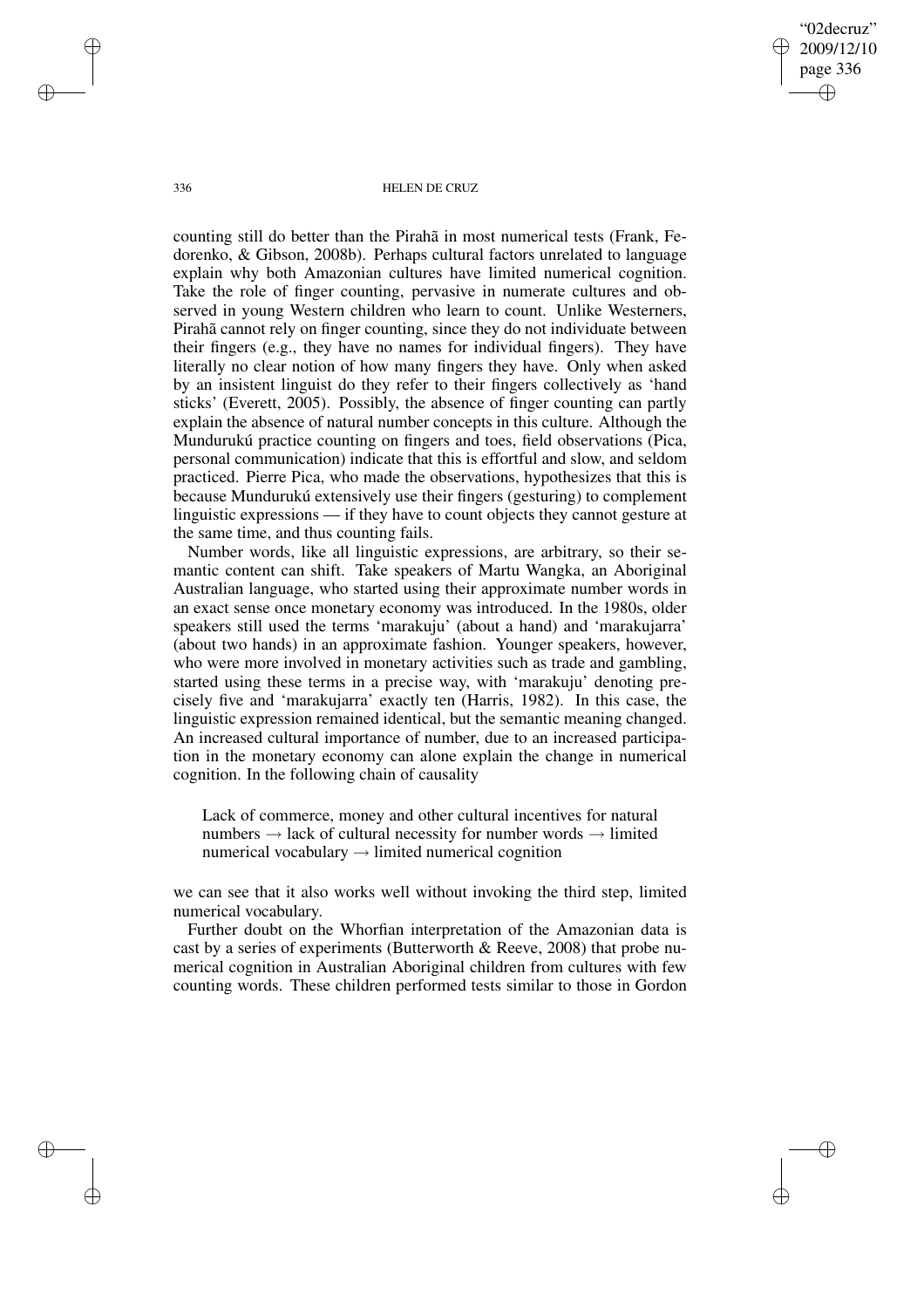"02decruz" 2009/12/10 page 337 ✐ ✐

✐

✐

### IS LINGUISTIC DETERMINISM AN EMPIRICALLY TESTABLE HYPOTHESIS? 337

✐

✐

✐

✐

(2004), such as matching the number of items on their mats with the number of items on the experimenter's mat, and remembering a specific number of objects. The subjects who only spoke Warlpiri or Anindilyakwa did as well as English-speaking children from these communities. Butterworth and Reeve (2008) argue that the Pirahã failed the tests simply because they did not understand them. One observation in Gordon (2004) supports this interpretation: the Pirahã matched a number of lines to the number of lines drawn by the experimenter. Their performance was accurate until three or four, then showed a sudden dip at five and six, but afterwards reached fair accuracy. Perhaps the subjects became confused when the number of lines became bigger than the subitizing range (i.e., the number of items one can count at a glance, in human adults at about 3 or 4), but devised a strategy (presumably one-to-one correspondence) for the larger numbers (Decock, 2008).

Studies of cultures with few number words are inconclusive with respect to linguistic determinism. Undoubtedly, having a vocabulary that permits one to conceptualize very large numbers is *helpful* for numerical cognition, a very weak interpretation of the Whorfian hypothesis that sounds uncontroversial. However, there are ways to remember and denote exact numerical quantity that do not rely on language: counting rods or beads are widespread non-linguistic ways to keep track of cardinality. The question whether or not language plays a role in numerical cognition may therefore not have a universal yes or no answer, but may depend on cultural practices in dealing with number. Indeed, a study that measured brain activation during numerical tasks (Tang et al., 2006) showed that native English speakers, who rely heavily on calculations stored in verbal memory, show an increased activation in the perisylvian areas associated with language; by contrast native Chinese speakers, who have learned to calculate with the aid of an abacus (a counting frame with beads), have enhanced activity in the premotor cortex, which is involved in the planning of fine hand movements (in this case, the manipulation of the beads).

### 4. *Why does linguistic determinism remain equivocal?*

From the cases presented here, we cannot decide whether language is necessary for the development of sortal concepts, spatial searching strategies or natural number concepts. This might point to a fundamental problem with linguistic determinism as a scientifically testable hypothesis. Empirical tests for linguistic determinism require clear distinctions between conceptual (nonlinguistic) knowledge and nonconceptual linguistic skills. But it is not always clear how these distinctions can be drawn. Linguistic expressions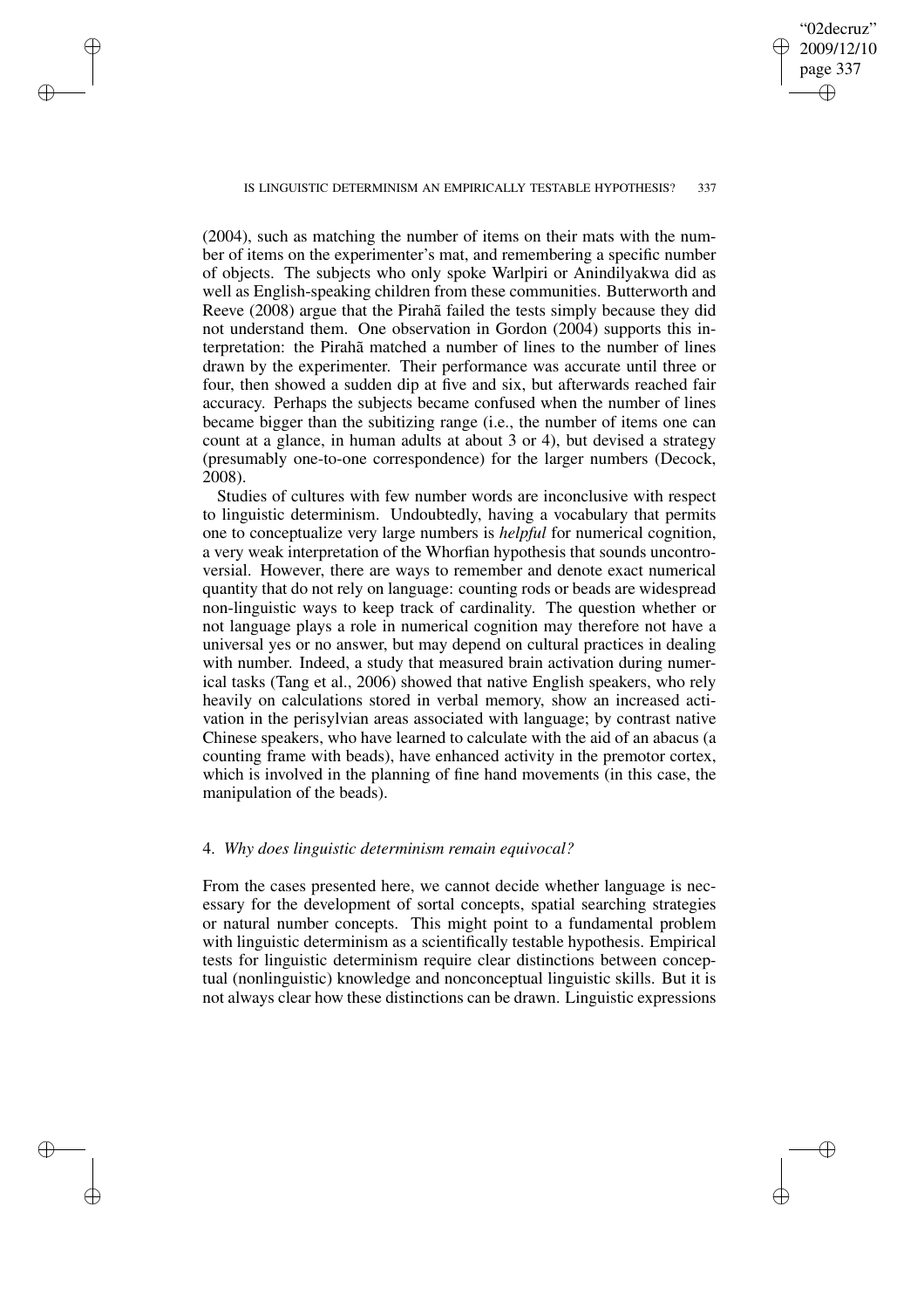"02decruz" 2009/12/10 page 338 ✐ ✐

✐

✐

### 338 HELEN DE CRUZ

have a semantic content, and it is difficult to assess to what extent this can exist independently from language. Some authors (e.g., Marcus, 2006, p. 454) argue that language draws upon phylogenetically older systems of conceptual representation: 'language does indeed borrow [...] cognitive machinery inherited from our non-speaking primate ancestors'. This view is supported by the observation that nonhuman animals can make high-level conceptual distinctions: rhesus monkeys even outperform humans in accuracy and speed when categorizing pictures into food and nonfood items (Fabre-Thorpe et al., 1998). Although cases of people with intact cognition and impaired language or vice versa do exist, there is usually a connection between them: impairments in linguistic skills are often coupled with impairments in one or more conceptual domains. Take patients with brain damage in the occipital lobe, who lose their ability to name animals and plants and to remember semantic facts about them. They answer, for instance, at chance level to questions like 'do whales have feet?' (Caramazza & Mahon, 2003). Although such cases can be taken as strong evidence for linguistic determinism (language influencing cognition), they might just as well be evidence of the reverse claim that prelinguistic conceptual capacities influence language. If language critically depends on nonlinguistic conceptual capacities, claims that language influences cognition become tantamount to a tautology.

> Centre for Logic and Analytic Philosophy University of Leuven E-mail: helen.decruz@hiw.kuleuven.be

### REFERENCES

- Bloom, P. (2000). *How children learn the meanings of words.* Cambridge, Ma.: MIT Press.
- Bonatti, L., Frot, E., Zangl, R., & Mehler, J. (2002). The human first hypothesis: Identification of conspecifics and individuation of objects in the young infant. *Cognitive Psychology*, 44, 388–426.
- Brannon, E., & Terrace, H. (2002). The evolution and ontogeny of ordinal numerical ability. In M. Bekoff, C. Allen, & G.M. Burghardt (Eds.), *The cognitive animal: Empirical and theoretical perspectives on animal cognition* (pp. 197–204). Cambridge, Ma: MIT Press.
- Butterworth, B., & Reeve, R. (2008). Verbal counting and spatial strategies in numerical tasks: Evidence from indigenous Australia. *Philosophical Psychology*, 21, 443–457.
- Caramazza, A., & Mahon, B. (2003). The organization of conceptual knowledge: The evidence from category-specific deficits. *Trends in Cognitive Sciences*, 7, 354–361.

✐

✐

✐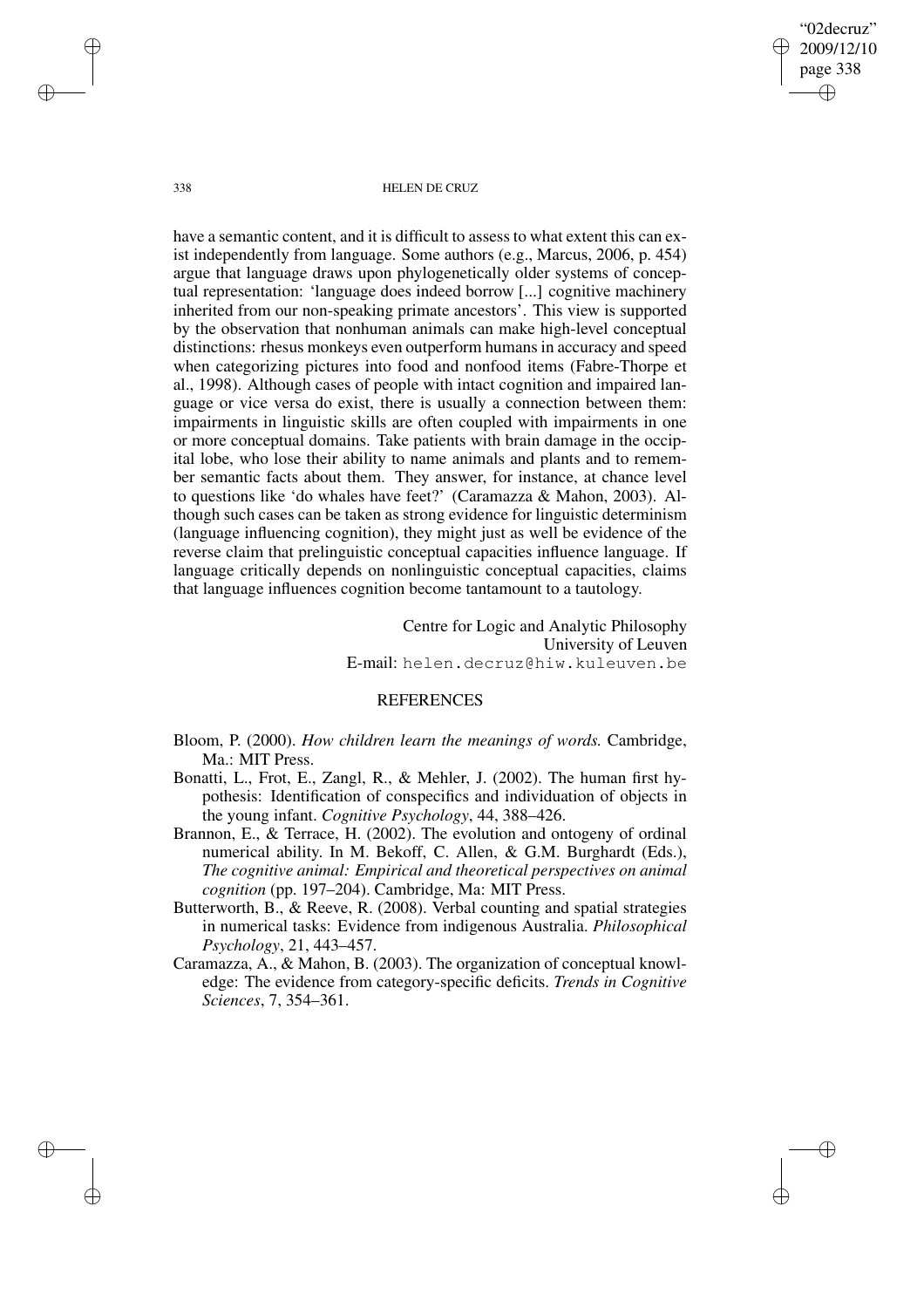✐

✐

Carey, S. (2004). Bootstrapping and the origin of concepts. *Daedalus*, 133, 59–68.

✐

✐

✐

- Carruthers, P. (2003). Modularity, language, and the flexibility of thought. *Behavioral and Brain Sciences*, 25, 705–719.
- Cheng, K. (1986). A purely geometric module in the rat's spatial representation. *Cognition*, 23, 149–178.
- Cordes, S., Gelman, R., & Gallistel, C. (2001). Variability signatures distinguish verbal from nonverbal counting for both large and small numbers. *Psychonomic Bulletin & Review*, 8, 698–707.
- Decock, L. (2008). The conceptual basis of numerical abilities: One-to-one correspondence versus the successor relation. *Philosophical Psychology*, 21, 459–473.
- De Cruz, H. (2009). An enhanced argument for innate elementary geometric knowledge and its philosophical implications. In B. Van Kerkhove (Ed.), *New perspectives on mathematical practices. Essays in philosophy and history of mathematics* (pp. 185–206). New Jersey: World Scientific.
- Devitt, M., & Sterelny, K. (1999). *Language and reality. An introduction to the philosophy of language.* Cambridge: MIT Press.
- Everett, D. (2005). Cultural constraints on grammar and cognition in Pirahã. *Current Anthropology*, 46, 621–634.
- Fabre-Thorpe, M., Richard, G., & Thorpe, S. (1998). Rapid categorization of natural images by rhesus monkeys. *NeuroReport*, 9, 303–308.
- Feigenson, L., Carey, S., & Hauser, M. (2002). The representations underlying infants' choice of more: Object files versus analog magnitudes. *Psychological Science*, 13, 150–156.
- Frank, M., Everett, D., Fedorenko, E., & Gibson, E. (2008a). Number as a cognitive technology: Evidence from Pirahã language and cognition. *Cognition*, 108, 819–824.
- Frank, M., Fedorenko, E., & Gibson, E. (2008b). Language as a cognitive technology: English-speakers match like Pirahã when you don't let them count. In B. Love, K. McRae, & V. Sloutsky (Eds.), *Proceedings of the XXX annual conference of the Cognitive Science Society* (pp. 439–444). Austin: Cognitive Science Society.
- Gordon, P. (2004). Numerical cognition without words: Evidence from Amazonia. *Science*, 306, 496–499.
- Harris, J. (1982). Facts and fallacies of Aboriginal number systems. In S. Hargrave (Ed.), *Language and culture* (pp. 153–181). Darwin: Summer Institute of Linguistics.
- Haun, D., Call, J., Janzen, G., & Levinson, S. (2006). Evolutionary psychology of spatial representations in the Hominidae. *Current Biology*, 16, 1736–1740.
- Hermer, L., & Spelke, E. (1994). A geometric process for spatial reorientation in young children. *Nature*, 370, 57–59.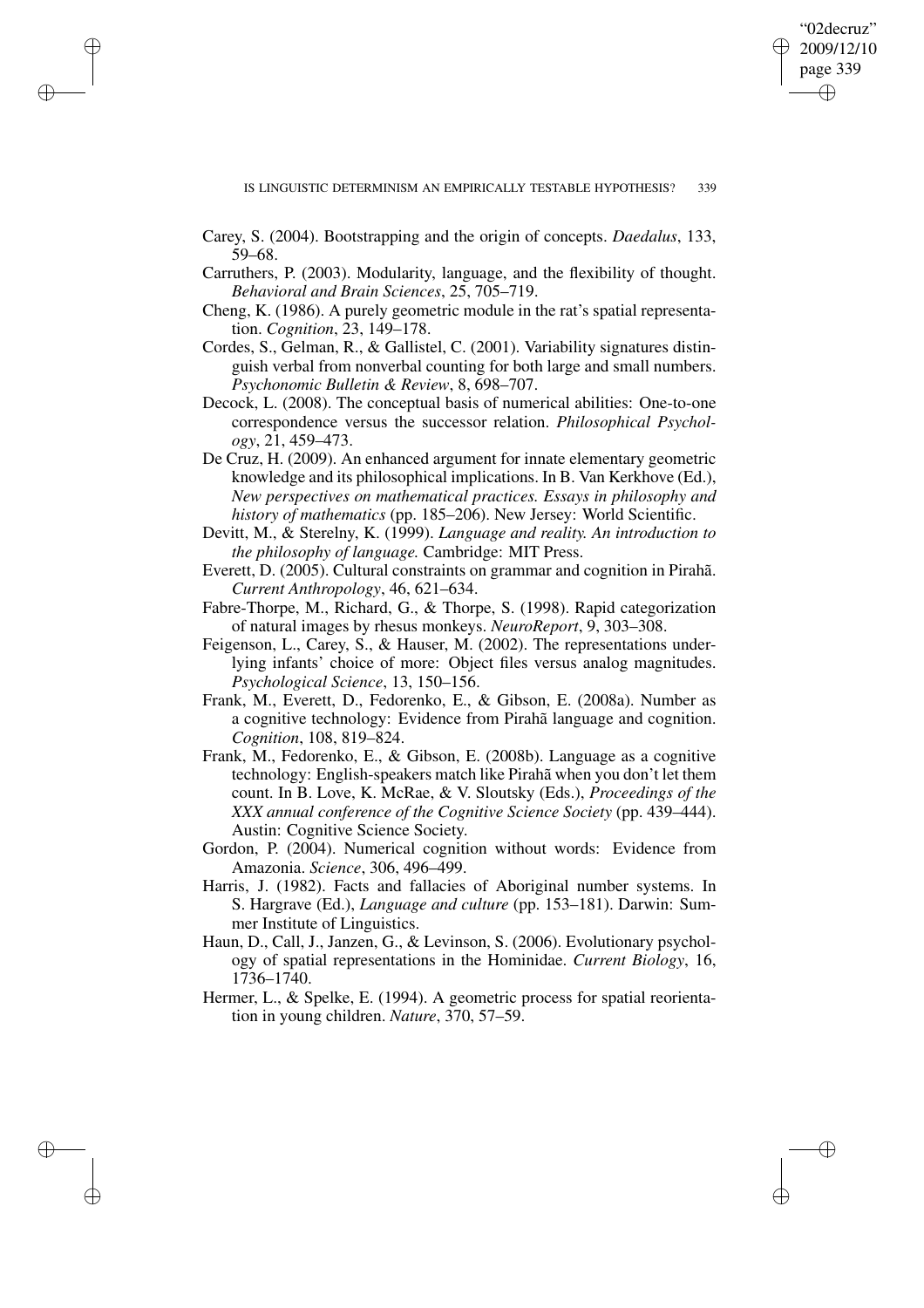## "02decruz" 2009/12/10 page 340 ✐ ✐

✐

✐

### 340 HELEN DE CRUZ

- Hermer-Vazquez, L., Moffet, A., & Munkholm, P. (2001). Language, space, and the development of cognitive flexibility in humans: The case of two spatial memory tasks. *Cognition*, 79, 263–299.
- Hurlburt, E. (1990). *Sampling normal and schizophrenic inner experience.* New York: Plenum Press.
- Imai, M., & Gentner, D. (1997). A cross-linguistic study of early word meaning: Universal ontology and linguistic influence. *Cognition*, 62, 169– 200.
- Johnson, M. (2001). Functional brain development in humans. *Nature Reviews Neuroscience*, 2, 475–483.
- Leslie, A., Xu, F., Tremoulet, P., & Scholl, B. (1998). Indexing and the object concept: Developing 'what' and 'where' systems. *Trends in Cognitive Sciences*, 2, 10–18.
- Locke, J. (1689). *An essay concerning human understanding.* Retrieved September 20, 2007, from http://etext.library.adelaide. edu.au/l/locke/john/181u/index.html.
- Marcus, G. (2006). Cognitive architecture and descent with modification. *Cognition*, 101, 443–465.
- Martin, L. (1986). Eskimo words for snow: A case study in the genesis and decay of an anthropological example. *American Anthropologist*, 88, 418–423.
- Mendes, N., Rakoczy, H., & Call, J. (2008). Ape metaphysics: Object individuation without language. *Cognition*, 106, 730–749.
- Pica, P., Lemer, C., Izard, V., & Dehaene, S. (2004). Exact and approximate arithmetic in an Amazonian indigene group. *Science*, 306, 499–503.
- Pine, D., Grun, J., Maguire, E., Burgess, N., Zarahn, E., Koda, V., et al. (2002). Neurodevelopmental aspects of spatial navigation: A virtual reality fMRI study. *NeuroImage*, 15, 396–406.
- Prinz, J. (2002). *Furnishing the mind: Concepts and their perceptual basis.* Cambridge: MIT Press.
- Quine, W.V.O. (1960). *Word and object.* Cambridge, Ma.: MIT Press.
- Smith, A., Gilchrist, I., Cater, K., Ikram, N., Nott, K., & Hood, B. (2008). Reorientation in the real world: The development of landmark use and integration in a natural environment. *Cognition*, 107, 1102–1111.

Strawson, P. (1963). *Individuals.* New York: Anchor Books.

- Tang, Y., Zhang, W., Chen, K., Feng, S., Ji, Y., Shen, J., et al. (2006). Arithmetic processing in the brain shaped by cultures. *Proceedings of the National Academy of Sciences USA*, 103, 10775–10780.
- Uller, C., Xu, F., Carey, S., & Hauser, M. (1997). Is language needed for constructing sortal concepts? A study with nonhuman primates. In *Proceedings of the 21st annual Boston University conference on language development* (Vol. 21, pp. 665–677). Sommerville: Cascadilla Press.

✐

✐

✐